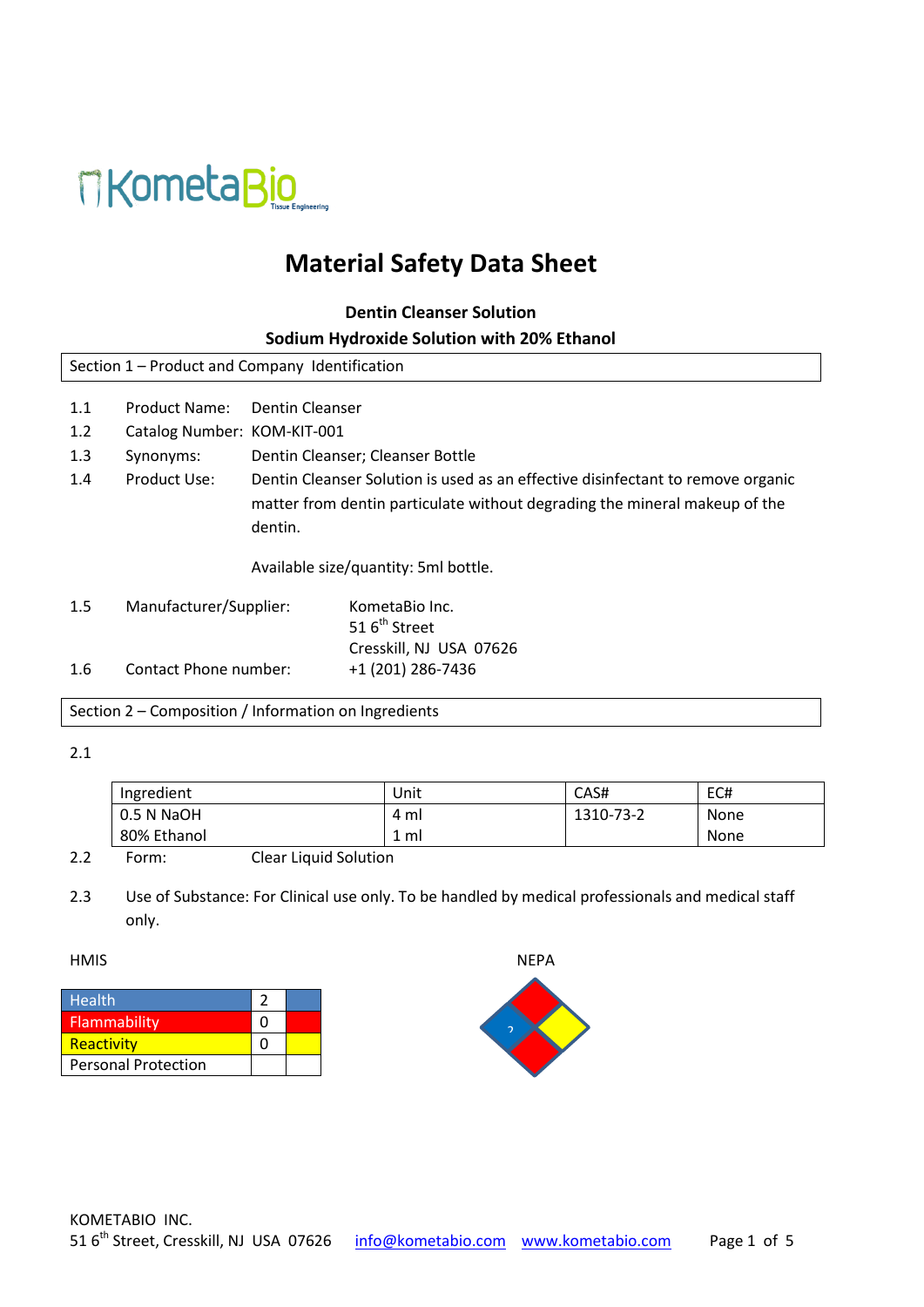#### 2.4 Precautionary Measures to Minimize Risks and Potential Hazards:

- 2.4.1 Work according to internationally accepted safety standards and protocols.
- 2.4.2 Do not handle the product until all safety precautions have been read and understood.
- 2.4.3 Read the product labels and/or product insert.

2.4.4 Use the necessary personal protection equipment as required before coming in to contact with the product.

- 2.4.5 Keep away from heat/hot surfaces/sparks/open flames. No smoking.
- 2.4.6 Use explosion-proof electrical/lighting/ventilation equipment.
- 2.4.7 Use only in well ventilated areas.
- 2.4.8 Dispose of any chemical residues, spills or accompanying waste property.
- 2.4.9 Wash hands thoroughly after handling.
- 2.4.10 Use of product by authorized and trained personnel only.

|     | Section 3 - Hazards Identification     |                                                                                                                                                                                   |  |  |
|-----|----------------------------------------|-----------------------------------------------------------------------------------------------------------------------------------------------------------------------------------|--|--|
| 3.1 | <b>Emergency Overview:</b>             | This product may cause irritation to eyes, skin and respiratory.<br>This product may also be harmful if ingested. Complete<br>toxicological properties have yet to be determined. |  |  |
| 3.2 | Routes of Exposure                     | Absorbed through skin, eye contact, and ingestion.                                                                                                                                |  |  |
| 3.3 | <b>Potential Health Effects:</b>       |                                                                                                                                                                                   |  |  |
|     | 3.3.1 Eye:                             | Causes eye irritation                                                                                                                                                             |  |  |
|     | 3.3.2 Skin:                            | May cause skin irritation                                                                                                                                                         |  |  |
|     | 3.3.3 Inhalation:                      | Not applicable                                                                                                                                                                    |  |  |
|     | 3.3.4 Ingestion:                       | Harmful if swallowed.                                                                                                                                                             |  |  |
| 3.4 | <b>Chronic Effects/Carcinogenicity</b> | Not available                                                                                                                                                                     |  |  |
| 3.5 | <b>OSHA Regulatory Status:</b>         | Not available                                                                                                                                                                     |  |  |

#### Section 4 – First Aid Measures

| 4.1 | Eyes:             | In case of contact with eyes, flush thoroughly with water for<br>15 minutes. Remove contact lenses if present and easy to do.                                                                   |
|-----|-------------------|-------------------------------------------------------------------------------------------------------------------------------------------------------------------------------------------------|
| 4.2 | Skin:             | Contact a physician If irritation persists.<br>In case of contact with skin, wash the affected area with<br>conscious amounts of soap and water. Contact a physician if<br>irritation persists. |
| 4.3 | Ingestion:        | If swallowed, wash out mouth with water provided person is<br>conscious. Consult a physician.                                                                                                   |
| 4.4 | Inhalation:       | If inhaled, remove person to fresh air. If breathing becomes<br>difficult, contact a physician.                                                                                                 |
| 4.5 | Puncture wounds:  | Wash thoroughly with water. Allow to bleed freely. Contact a<br>physician.                                                                                                                      |
| 4.6 | Note to physician | Not applicable.                                                                                                                                                                                 |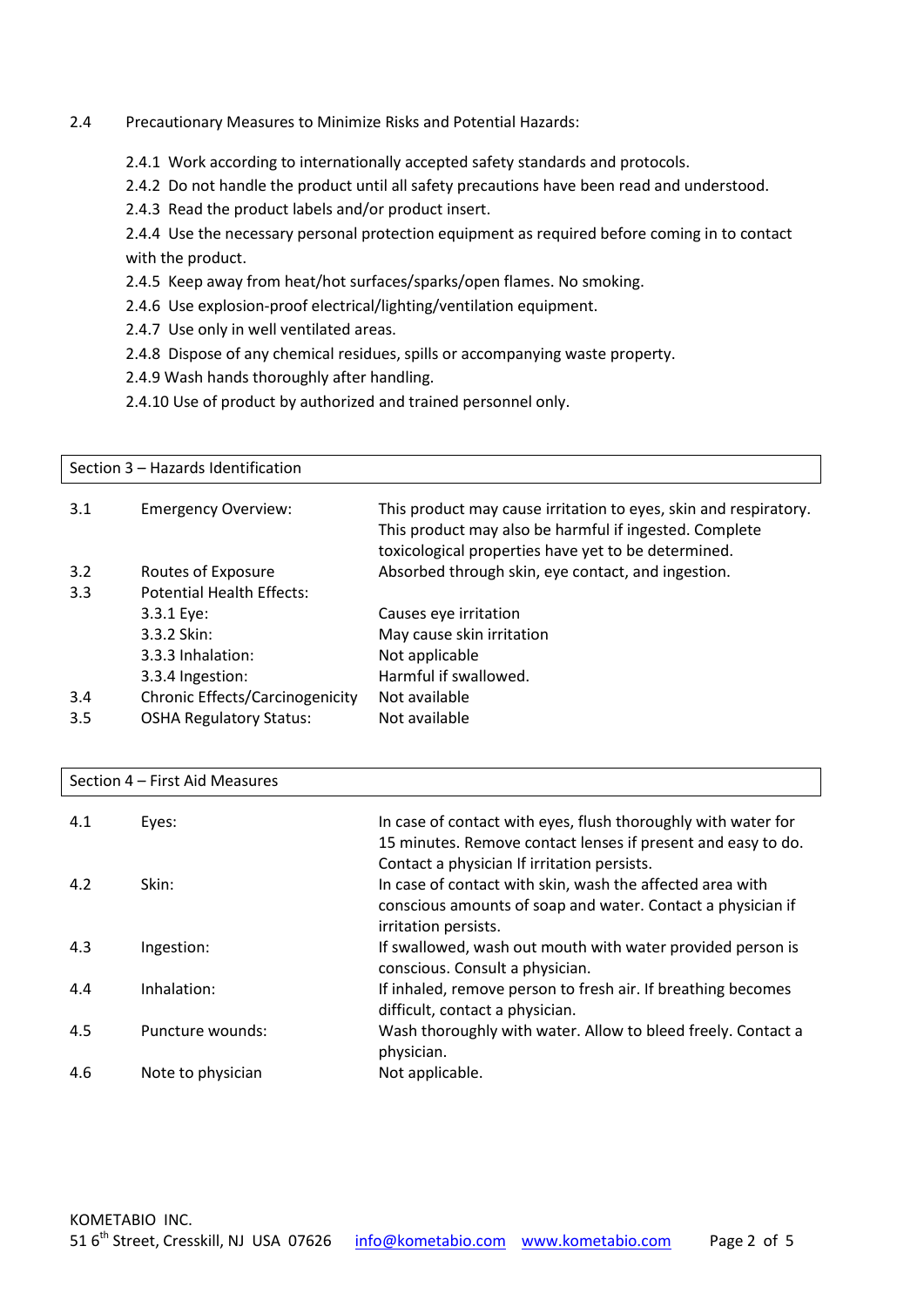|            | Section 5 - Fire Fighting Measures                 |                                                                                                                                                                                                                                                                      |
|------------|----------------------------------------------------|----------------------------------------------------------------------------------------------------------------------------------------------------------------------------------------------------------------------------------------------------------------------|
| 5.1<br>5.2 | Flash Point/Method:<br><b>Explosive Limits:</b>    | Not available                                                                                                                                                                                                                                                        |
|            | 5.2.1 Upper:                                       | Not available                                                                                                                                                                                                                                                        |
|            | 5.2.2 Lower:                                       | Not available                                                                                                                                                                                                                                                        |
| 5.3        | Autoignition Temperature:                          | Not available                                                                                                                                                                                                                                                        |
| 5.4        | <b>Hazardous Combustion Products:</b>              | Not available                                                                                                                                                                                                                                                        |
| 5.5        | <b>Conditions of Flammability:</b>                 | Not available                                                                                                                                                                                                                                                        |
| 5.6        | <b>Extinguishing Media:</b>                        | Water spray, dry chemical, or appropriate foam.                                                                                                                                                                                                                      |
| 5.7        | Fire Fighting Procedures:                          | Not available                                                                                                                                                                                                                                                        |
| 5.8        | <b>Explosion Data:</b>                             |                                                                                                                                                                                                                                                                      |
|            | 5.8.1 Sensitivity to Mechanical Impact             | Not available                                                                                                                                                                                                                                                        |
|            | 5.8.2 Sensitivity to Static Discharge              | Not available                                                                                                                                                                                                                                                        |
|            |                                                    |                                                                                                                                                                                                                                                                      |
|            | Section 6 - Accidental Release Measures            |                                                                                                                                                                                                                                                                      |
| 6.1        | Leak and Spill Procedures:                         | Wear chemical-resistant gloves. Avoid breathing vapors.<br>Ensure proper ventilation. Absorb spill with inert<br>absorbent and place in closed container or hazardous<br>waste bin for disposal. Wash area after cleaning<br>thoroughly after clean-up is completed. |
|            | Section 7 - Handling and Storage                   |                                                                                                                                                                                                                                                                      |
| 7.1        | Handling:                                          | Should be handled by trained personnel. Keep bottles<br>tightly sealed.                                                                                                                                                                                              |
| 7.2        | Storage:                                           | Store at 5-30 degrees Celsius. Keep in a dry and well<br>ventilated place. Dispose after usage.                                                                                                                                                                      |
|            |                                                    |                                                                                                                                                                                                                                                                      |
|            | Section 8 - Exposure Controls/Personal Protections |                                                                                                                                                                                                                                                                      |
| 8.1        | <b>Engineering Controls:</b>                       | Use with adequate ventilation.                                                                                                                                                                                                                                       |

| 8.2 | Personal Protective Equipment:         |                                           |
|-----|----------------------------------------|-------------------------------------------|
|     | 8.2.1 Respiratory Protection:          | Not applicable.                           |
|     | 8.2.2 Eye Protection:                  | Safety glasses.                           |
|     | 8.2.3 Skin Protection:                 | Lab coat, gloves.                         |
| 8.3 | <b>General Hygiene Considerations:</b> | Wash hands with soap and water after use. |
| 8.4 | <b>Exposure Limits:</b>                |                                           |
|     | 8.4.1 ACGIH TLV-TWA                    | Not available                             |
|     | 8.4.2 OSHA PEL-TWA                     | Not available                             |
|     |                                        |                                           |

Section 9 – Physical/Chemical Properties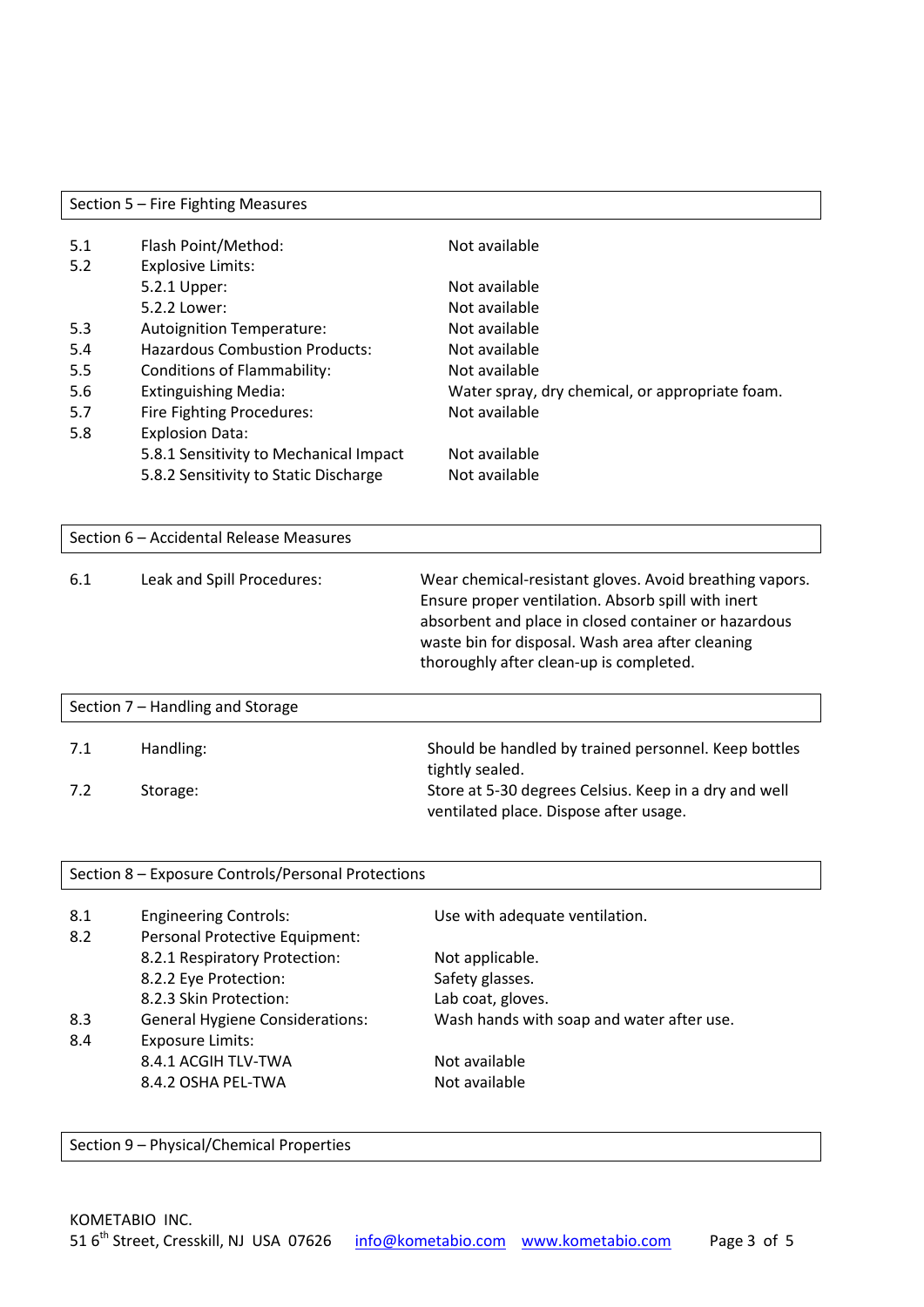| 9.1  | Appearance:                            | Clear solution                |
|------|----------------------------------------|-------------------------------|
| 9.2  | Odor:                                  | Slight alcoholic odor         |
| 9.3  | <b>Physical State:</b>                 | Liquid                        |
| 9.4  | pH:                                    | $9.75 - 10.45$                |
| 9.5  | <b>Boiling Point:</b>                  | $\approx$ 100 degrees Celsius |
| 9.6  | <b>Melting Point:</b>                  | Not applicable                |
| 9.7  | <b>Freezing Point:</b>                 | Not data available            |
| 9.8  | Vapor Pressure:                        | Not applicable                |
| 9.9  | Vapor Density:                         | Not applicable                |
| 9.10 | <b>Specific Gravity:</b>               | Not applicable                |
| 9.11 | <b>Evaporation Rate:</b>               | Not applicable                |
| 9.12 | Solubility in Water:                   | Not applicable                |
| 9.13 | Odor Threshold:                        | Not applicable                |
| 9.14 | Coefficient of Water/Oil Distribution: | Not applicable                |
|      |                                        |                               |

### Section 10 – Stability / Reactivity

| 10.1 | <b>Chemical Stability:</b>           | Stable under recommended storage specs |
|------|--------------------------------------|----------------------------------------|
| 10.2 | Conditions to Avoid:                 | Not available                          |
| 10.3 | Incompatibility (Material to avoid): | Oxidizing agent. Alkali.               |
| 10.4 | Hazardous Decomposition/By-Product:  | Not available                          |
| 10.5 | Hazardous Polymerization:            | Not available                          |

# Section 11 – Toxicological Information

| <b>Effects of Short Term Exposure:</b> | Not available |
|----------------------------------------|---------------|
| <b>Effects of Long Term Exposure:</b>  | Not available |
| Irritancy of Product:                  | Not available |
| Sensitization of Product:              | Not available |
| Carcinogenicity:                       | Not available |
| <b>Reproductive Toxicity:</b>          | Not available |
| Teratogenicity and Embryotoxicity:     | Not available |
| Mutagenicity:                          | Not available |
| Name of Toxicologically Synergistic    | Not available |
| Products:                              |               |
| LD50 (specify species and route):      | Not available |
| LC50 (specify species):                | Not available |
|                                        |               |

#### Section 12 – Ecological Information

#### 12.1 Not available

## Section 13 – Disposal Considerations

13.1 Waste Disposal Method: Disposal should be in line with existing practices at your institution/clinic. Observe all federal, provincial, and local laws. Offer surplus and nonrecyclable solutions to a licensed disposal company.